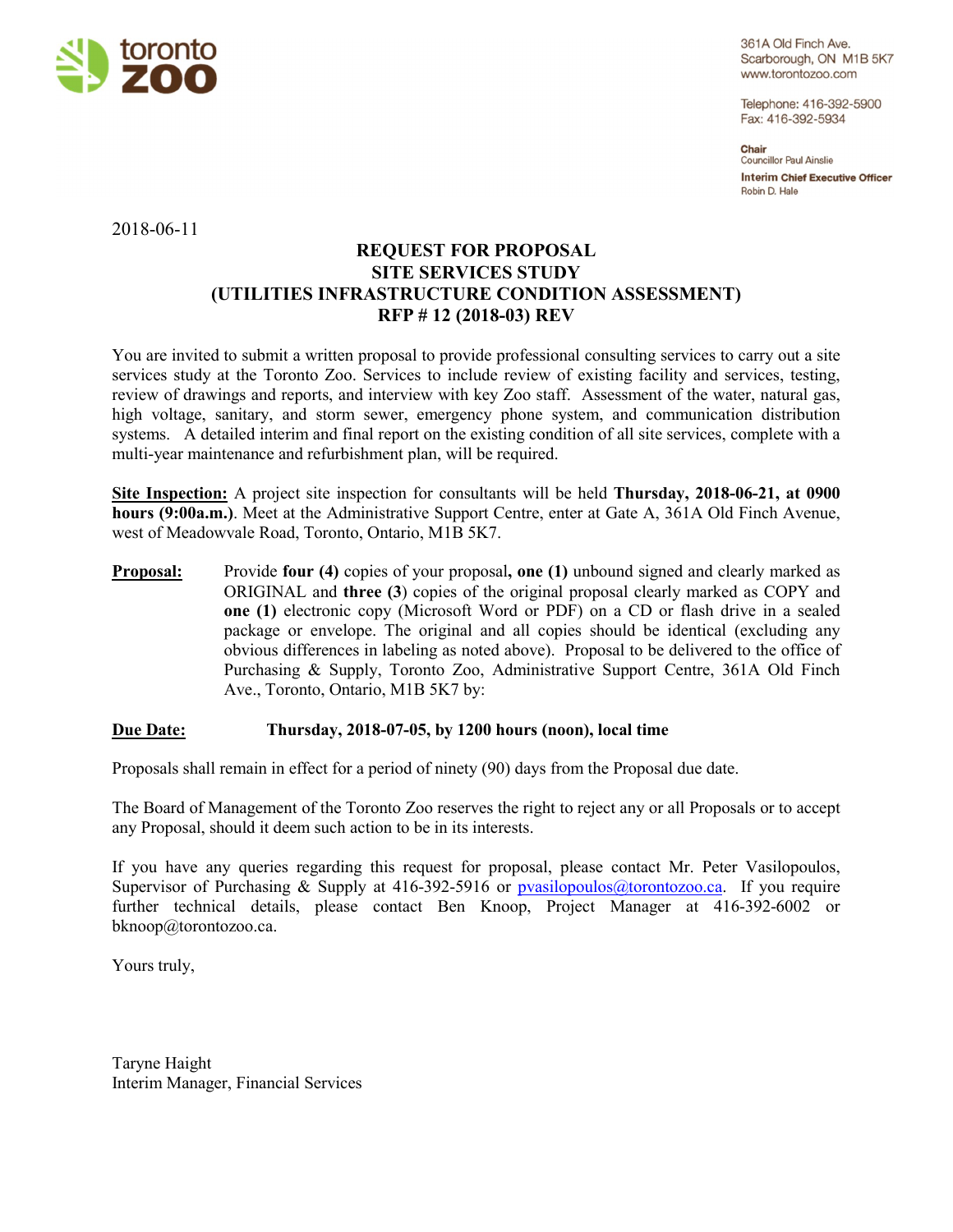### **PROPOSAL CONTENTS**

- 1.0 GENERAL TERMS
- 2.0 DESCRIPTION AND SCOPE OF PROJECT
- 3.0 CONSULTANT SERVICES TO BE PROVIDED RESPONSIBILITIES
- 4.0 INSURANCE, INDEMNIFICATION AND POLICIES
- 5.0 PROPONENT SUBMISSION REQUIREMENTS
- 6.0 PROPONENT FEE PROPOSAL
- 7.0 PROPOSAL EVALUATION AND SELECTION
- 8.0 TIME PERIOD FOR IMPLEMENTATION AND PROJECT COMPLETION
- 9.0 TERMS & PROVISIONS
- 10.0 PROPOSAL SUBMISSION FORM

| Appendix | Fee Proposal Form |
|----------|-------------------|
|          |                   |

- II Sample Agreement
- III Toronto Zoo Site Services Plans
- IV Toronto Zoo Capital Master Plan
- V 1999 Toronto Zoo Site Services Study

### **1.0 GENERAL TERMS**

- 1.1 The following definitions will apply to this Request for Proposal and to any subsequent Contract:
	- 1.1.1 "**Board**" means the Board of Management of the Toronto Zoo;
	- 1.1.2 **"COO"** means the Chief Operating Officer of the Toronto Zoo;
	- 1.1.3 "**Consultant**" means the person, partnership or corporation contracting with the Board to provide the required Services;
	- 1.1.4 "**Contract**" means acceptance by the Toronto Zoo (by way of written acknowledgement, Agreement, Contract or Purchase Order) to furnish Services for money or other considerations;
	- 1.1.5 "**Contract Price**" means the price payable under the contract to the Consultant, being the Proposal Price eventually accepted by the Board of Management of the Toronto Zoo subject to any changes pursuant to the Contract Requirements;
	- 1.1.6 **"Proponent"** means an individual or company that submits or intends to submit, a proposal in response to this Request for Proposal;
	- 1.1.7 "**Proposal Price**", "Contract" and "Contract Documents" have the meanings set out therefore in clauses contained in these documents;
	- 1.1.8 **Request for Proposal (RFP)"** means the RFP document in its entirety, inclusive of any addenda that may be issued by the Toronto Zoo;
	- 1.1.9 "**Services" or "Work**" means everything that is necessary to be performed, furnished delivered by the Consultant to meet the Consultant's obligation under this Contract;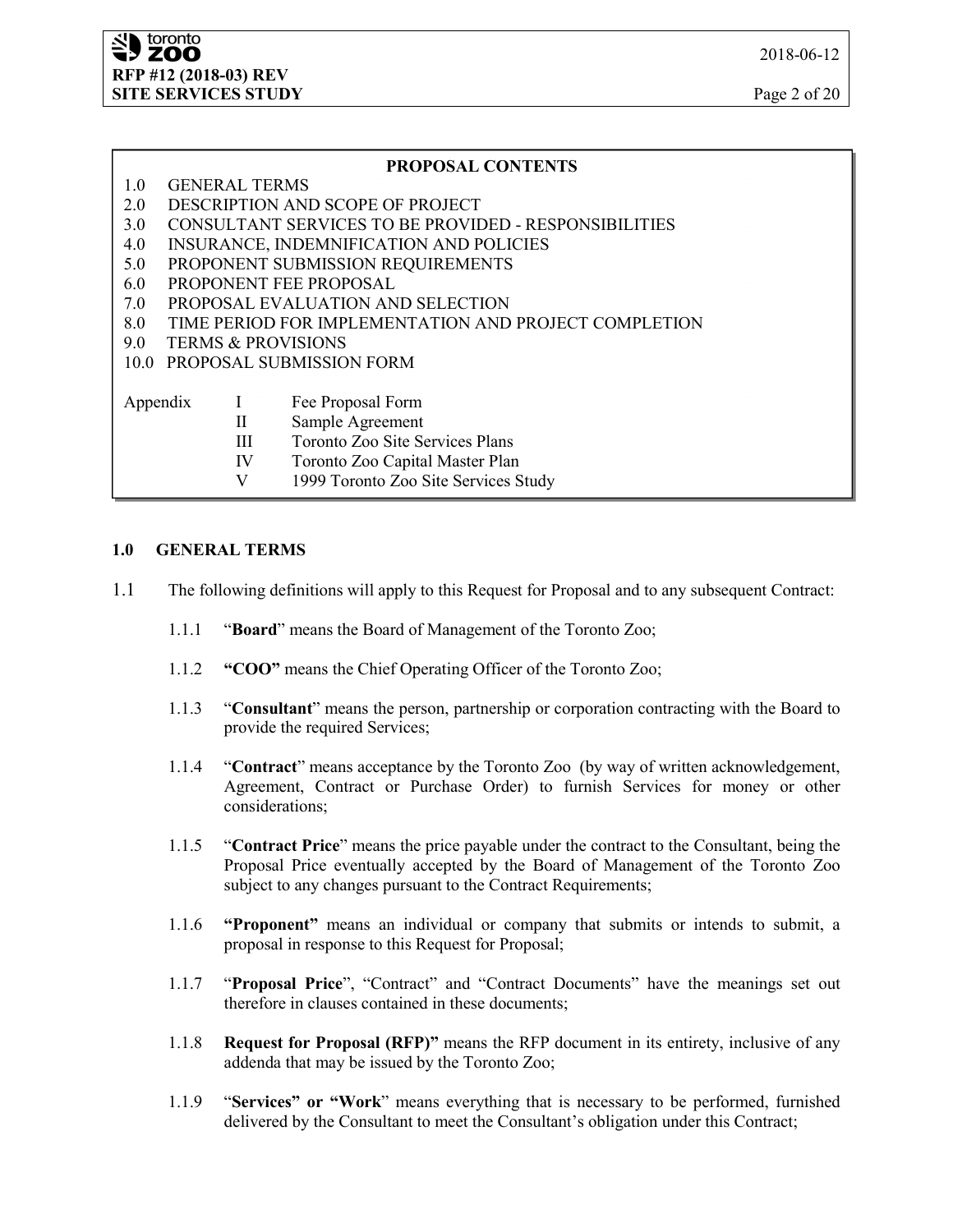### **2.0 DESCRIPTION AND SCOPE OF PROJECT**

- 2.1 The site services study shall be completed in 2018. The scope of work includes the following:
	- 2.1.1 In general, the scope of work consists of a comprehensive site services assessment and Condition Survey of the water, gas, electrical and communication/data services, emergency phone system, and storm/sanitary sewer systems on the site to determine the existing condition, deficiencies, and timelines for repair/replacement. The study will be broken down into 2 phases:
		- a) Phase I; Services Audit
		- b) Phase II; Development of Life Cycle Repair/Replacement and Maintenance Plan & Report
- 2.2 The objectives of the assessment will be to:
	- 2.2.1 Identify deteriorated elements that should be rehabilitated or replaced.
	- 2.2.2 Assess the systems' ability to meet current demand requirements based on actual demand and industry recognized design criteria.
	- 2.2.3 Identification of reserve capacity.
	- 2.2.4 Estimate scope of upgrades, repairs or replacement likely to be required, to meet current or identified future requirements (Toronto Zoo Capital Master Plan), and codes and legislations. Identify timelines for each recommendation.
	- 2.2.5 Estimate timing and cost of repairs, upgrades or replacement identified.
	- 2.2.6 Indicate approvals needed, if any, to proceed with contemplated work.
	- 2.2.7 Develop an understanding of the future needs of the Zoo complex so that the Zoo can predict the funding necessary to maintain the services in an appropriate condition.
	- 2.2.8 Locate all existing services using GIS and provide a drawing of all located services to the Toronto Zoo in .dwg format. Location data to be provided for service runs, valves, catch basins, manholes, and hand wells.
	- 2.2.9 Create a report outlining the findings of the study. The Zoo will load this data into Asset Management Software which will continue to provide an accurate record of the state of the physical plant. The system will be used to predict the funding required to maintain desired conditions and will foster the creation of multi-year comprehensive capital implementation plans. Report is to be in an excel file, and in a format which can be easily imported into the Zoo's software.
- 2.3 The Consultant will be required to:
	- 2.3.1 Examine existing drawings, reports and verify by site visit and discussion with Zoo staff.
	- 2.3.2 Review the latest edition of all relevant guidelines and standards including, but not limited to the Occupational Health & Safety Act, Ontario Building Code, National Building Code, City of Toronto Green Roofs Strategy and the Toronto Green Development Standards.
	- 2.3.3 Consultant to contact utility service providers (Toronto Hydro, Toronto Public Utilities, and Enbridge Gas) to obtain their input and any relevant information related to the systems as is required to undertake and fulfill the requirements of the study.
	- 2.3.4 Provide detailed and summary recommendations related to the need for repair or upgrade and anticipated cost implications.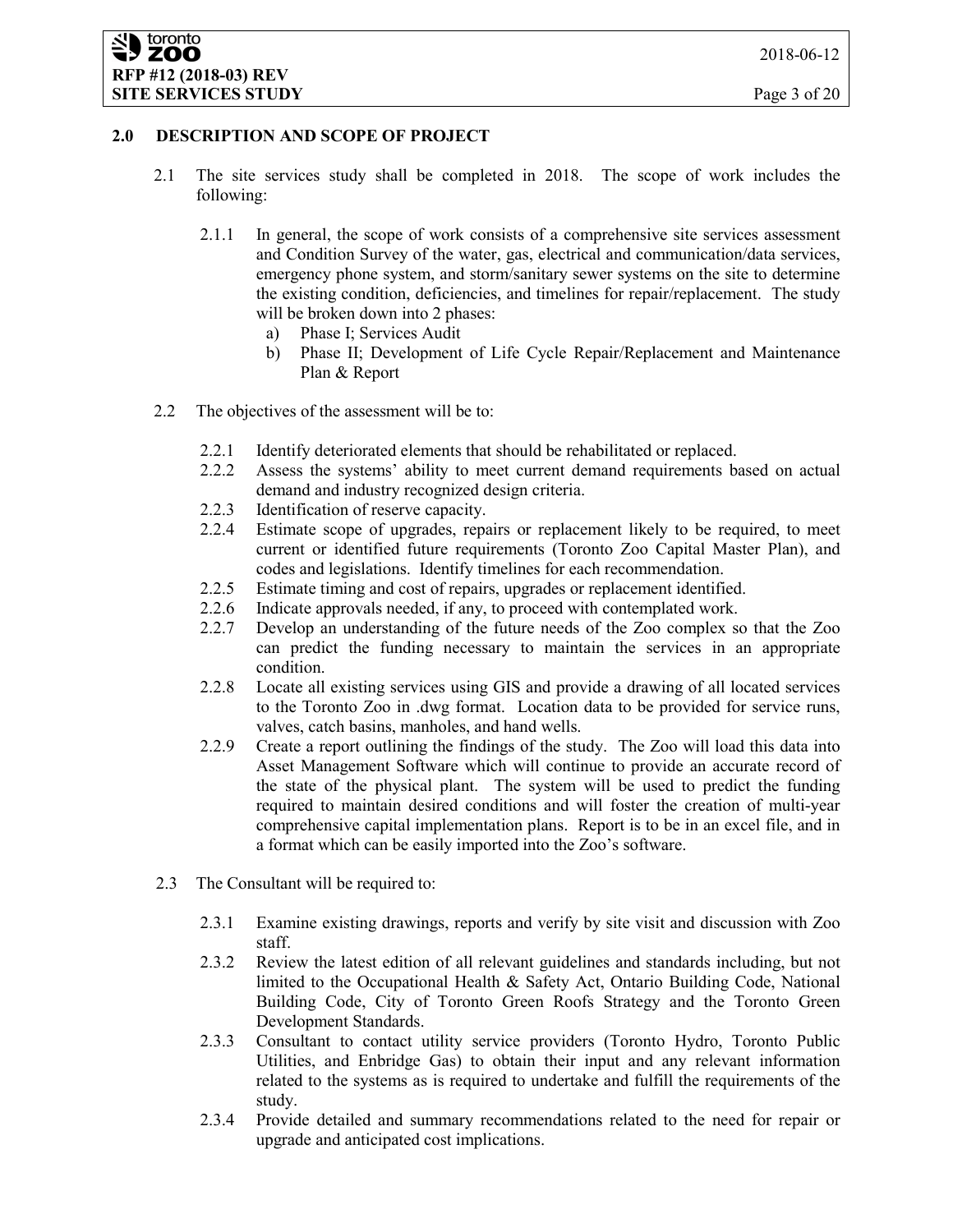#### toronto **ZOO RFP #12 (2018-03) REV SITE SERVICES STUDY** Page 4 of 20

- 2.4 Consultants will conduct interviews with key Zoo resource staff to gain an understanding of users service requirements and current facility related matters.
- 2.5 The Consultant Team proposals must include examples of this expertise and successful completion of similar projects in scale and content.
- 2.6 It is anticipated that the successful firm will have at least the following disciplines in order to undertake this project: architectural, mechanical engineering, and electrical engineering.
- 2.7 Water Distribution System
	- 2.7.1 Review the size, capacity, and pressure of the water distribution system at the Zoo.
	- 2.7.2 Review all records of actual usage.
	- 2.7.3 Undertake inspection and testing (as required) to determine the condition of the water distribution system.
	- 2.7.4 Assess the adequacy of the existing system to meet current demand requirements including hydrant and sprinkler system needs.
	- 2.7.5 Review the size and capacity of the existing service and its ability to accommodate future building additions/expansions, equipment changes, and/or additional demand requirements.

### 2.8 Gas Services

- 2.8.1 Review the size and capacity of the Natural Gas delivery system at the Zoo.
- 2.8.2 Review all records of actual usage including peak demand times.
- 2.8.3 Review gas appliance inventory and design demand requirements.
- 2.8.4 Undertake inspection and testing (as required) to determine the condition of the gas distribution system.
- 2.8.5 Assess the adequacy of the existing gas service to meet the demand requirements of the Zoo based upon:
	- a) Actual (Historical) usage
	- b) Design demand
- 2.8.6 Review the size and capacity of the existing service and its ability to accommodate building expansions, equipment changes and/or additional buildings.

## 2.9 Hydro Service

- 2.9.1 Review the existing high voltage distribution systems at the Zoo.
- 2.9.2 Review maintenance reports and records regarding the high voltage equipment.
- 2.9.3 Undertake inspection and testing, as required, to determine the condition of the buried high voltage distribution lines.
- 2.9.4 Assess the adequacy of the existing system to meet current and future demand requirements.

### 2.10 Sanitary and Storm Sewer

- 2.10.1 Review the size and capacity of the sanitary and storm distribution systems at the Zoo.
- 2.10.2 Undertake inspection and testing (as required) to determine the conditions of the underground piping.
- 2.10.3 Assess the adequacy of the existing systems to meet current demand requirements.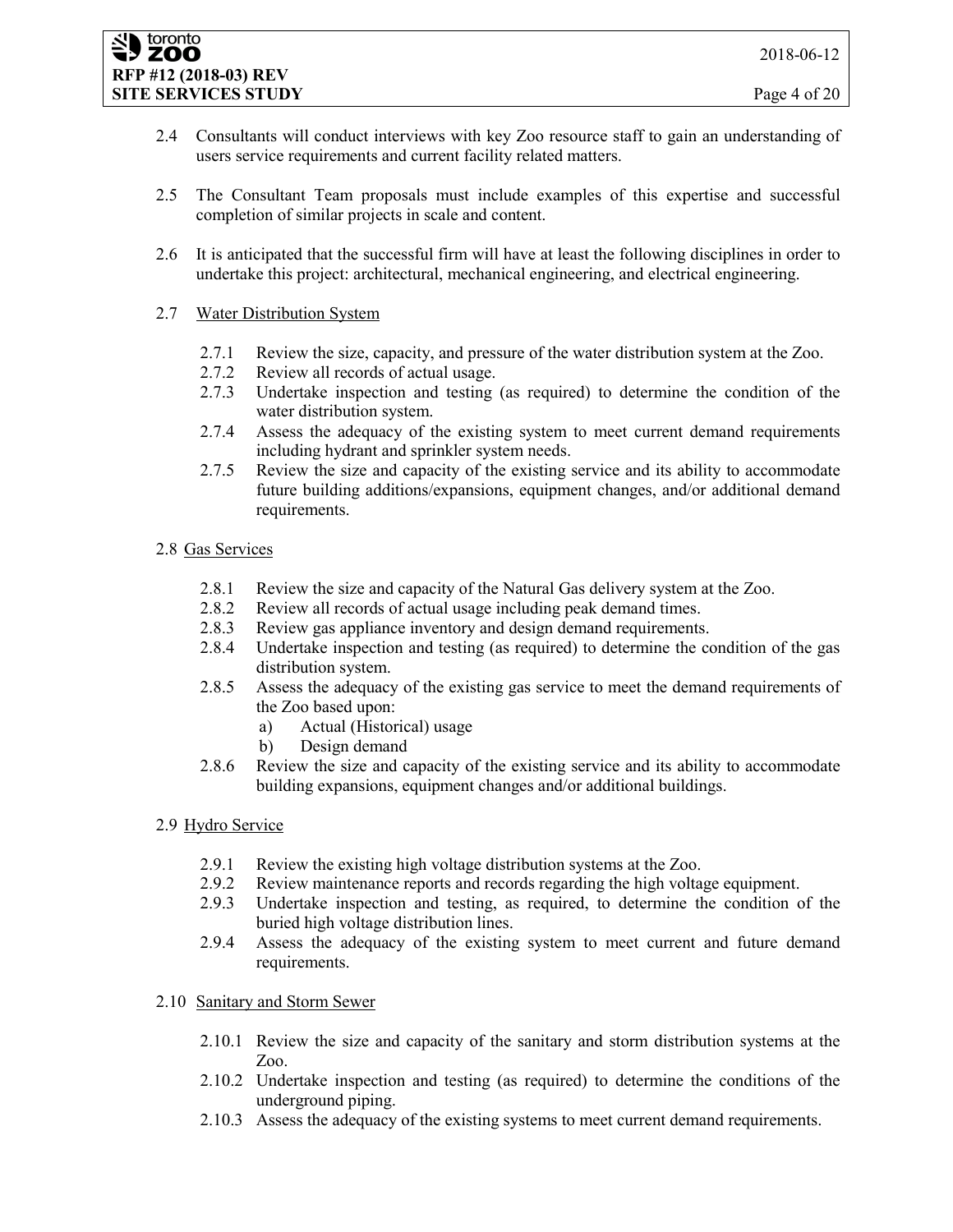2.10.4 Review the size and capacity of the existing systems to accommodate building expansions, and/or additional buildings.

### 2.11 Communications System

- 2.11.1 Review the existing internal telephone distribution system at the Zoo.
- 2.11.2 Undertake inspection and testing (as required) to determine the condition of the communications system.
- 2.11.3 Assess the adequacy of the existing system to meet current and future requirements.

### 2.12 Emergency Phone System

- 2.12.1 Review the existing internal emergency (red) telephone system at the Zoo.
- 2.12.2 Undertake inspection and testing (as required) to determine the condition of the emergency phone system.
- 2.12.3 Assess the adequacy of the existing system to meet current and future requirements.

### 2.13 Assessment Recommendations

- 2.13.1 Report to review and evaluate the condition and capacity of each of the systems to meet current demands.
- 2.13.2 Report to review and evaluate the capacity of each of the systems to meet future requirements.
- 2.13.3 Report to identify the existing condition and the scope of repairs or upgrades which are likely to be required to meet items 2.13.1 and/or 2.13.2 above.
- 2.13.4 Report to identify budget estimates to carry out repairs, refurbishments or upgrades for each system.
- 2.13.5 Report to identify timeline for repairs/replacements identified.
- 2.14 Upon award of the contract, the selected Consultant will enter into an agreement for consulting services with the Zoo by purchase order or contract incorporating the terms and conditions of the Request for Proposal and the Proponent proposal, as determined by the Zoo. **The Sample Agreement is attached (Appendix II).**
- 2.15 Upon successful selection of consultant, design work is expected to be undertaken immediately and proceed as fast as possible in order to meet the completion dates identified in Section 8.

## **3.0 CONSULTANT SERVICES DELIVERABLES TO BE PROVIDED**

### **Objectives**

- In general the objectives of the proposed project are the following:
- Provide an assessment of the existing deferred maintenance and deficiencies. For every deficiency identified in the survey report, devise one or more method of correction.
- For every correction project a preliminary budget, a prioritized schedule for the work and an estimate budget using the RSMeans data indexed for Toronto or equivalents in 2018 \$'s.
- Rank and Prioritize all deficient conditions, associated correction projects and information concerning systems and deficiency.
- Provide digital photograph documentation of individual items and each identified deficiency that is linked to the system.
- Locate each recommendation, locate the item using GIS.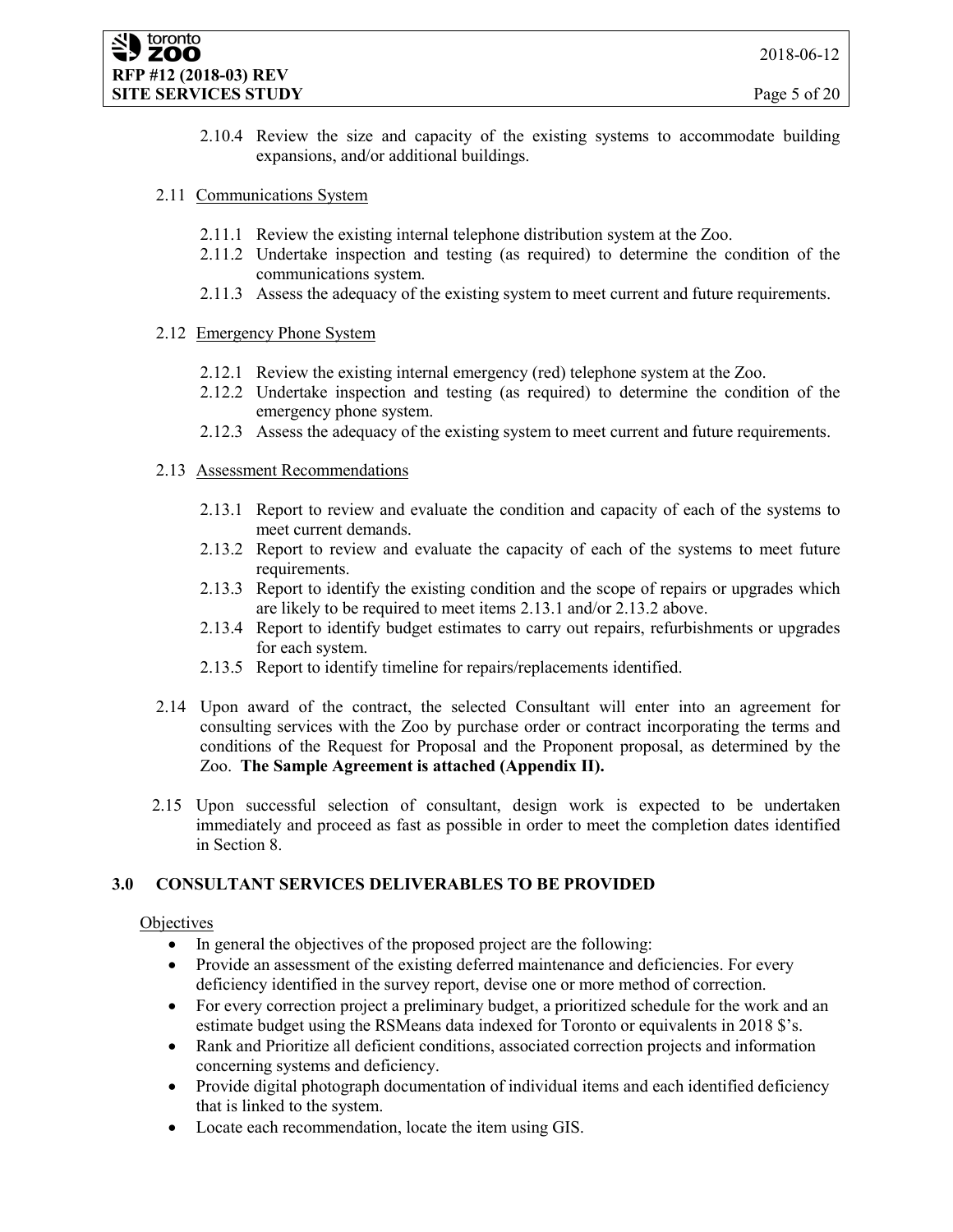#### toronto **ZOO RFP #12 (2018-03) REV SITE SERVICES STUDY** Page 6 of 20

- Establish a component depreciation analysis to forecast renewal investment rates required to maintain facilities over time.
- 3.1 Deficiency Priorities: Each correction project identified in the field audit shall be prioritized in the following manner:
	- 3.1.1 Priority 1 Currently Critical (Immediate) Conditions in this category require immediate action to:
		- a. correct a cited safety hazard
		- b. stop accelerated deterioration
		- c. return a system to operation

## 3.1.2 Priority 2 Potentially Critical (Year One)

Conditions in this category, if not corrected expeditiously, will become critical within a year. Situations within this category include:

- a. intermittent operations
- b. rapid deterioration
- c. potential life safety hazards

#### 3.1.3 Priority 3 Necessary – Not Yet Critical (Years 2 –5) Conditions in this category require appropriate attention to preclude predictable deterioration or potential downtime and the associated damage or higher costs if deferred further.

### 3.1.4 Priority 4 Recommended (Year 6-10) Conditions in this category include items that represent a sensible improvement to existing conditions. These are not required for the most basic function of the system; however, Priority 4 projects will improve overall usability and/or reduce long-term maintenance costs.

### 3.1.5 Priority 5 Does Not Meet Current Codes/Standards – "Grandfathered" Conditions in this category include items that do not conform to existing codes, but are "grandfathered" in their condition. No action is required at this time, but should substantial work be undertaken in contiguous areas, certain existing conditions may require correction.

- 3.2 Deficiency Categories: Each correction project identified shall be assigned one of the following categories:
	- Life-safety Code Compliance
	- Building Code Compliance
	- System Integrity
	- Functionality
	- Energy
	- Environmental:
		- ACBM (asbestos containing building materials)
		- PCBs
		- Lead-based paints
		- CFCs
		- Water Quality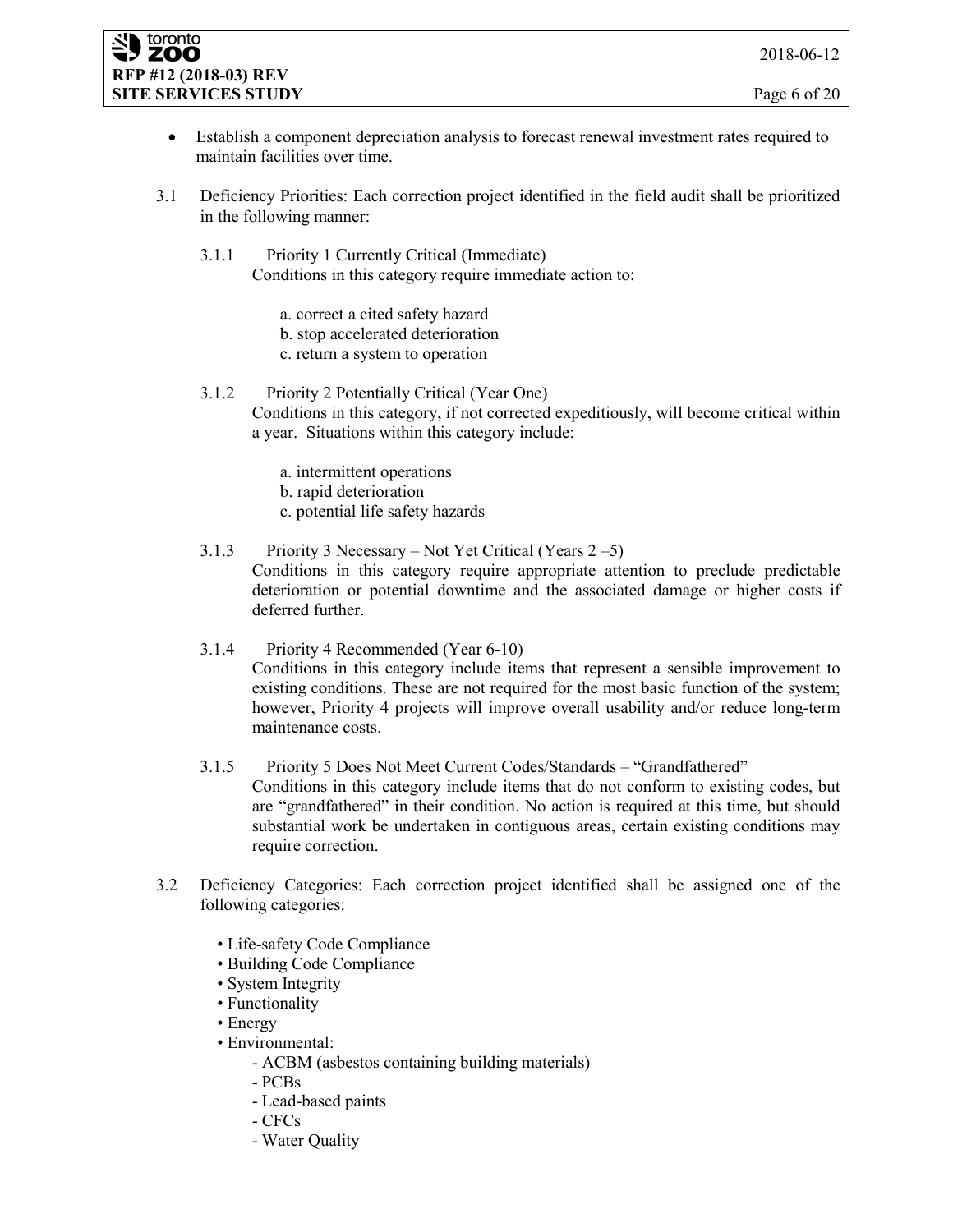### 3.3 Proposed Recommendations

- 3.3.1 Report to review and evaluate the conditions of all major components.
- 3.3.2 Report to include budget estimates on the basis of expected repair or replacement costs and life expectancies of the common elements.
- 3.3.3 Recommend improvements which are likely to minimize deterioration or increase the life expectancy of existing elements.
- 3.3.4 Identify those common elements likely to deteriorate and require repair or replacement.
- 3.3.5 Estimate the scope of repairs or replacement which is likely to be required.
- 3.3.6 To estimate the times repair phasing when repairs or replacement will be necessary and the life expectancies following the repairs of the existing facility.
- 3.3.7 Estimate budgets to carry out the repairs or replacement of all the common elements and life expectancies.
- 3.3.8 Report to include 20 year capital and maintenance plan and preventative measures.

#### 3.4 Administrative

- 3.4.1 Consultant to attend and take minutes at all Study meetings, other site, facility and program reviews, and special meetings as required throughout the duration of the Study.
- 3.4.2 Consultant to co-ordinate and liaise with all sub-consultants and others as necessary making sure all relevant issues have been raised and concluded.
- 3.4.3 Preparation of all planning documents, maps, drawings, and other final products for the Services as necessary.
- 3.4.4 The Consultant is to work within their cost identified in the bid forms on this RFP and be responsible for all work necessary to ensure conformance to budget, which includes the cost of consultant fees, design and final report documents, disbursements, etc.
- 3.4.5 Where there is a change to the scope of the Services, the Consultant will provide an estimate of the costs of the changed items for approval prior to undertaking the additional work.
- 3.4.6 Consultant is responsible for the preparation of detailed interim and then final Assessment of Toronto Zoo site services.
- 3.4.7 Recommendations to incorporate energy efficiency, sustainability and "Green Technology".
- 3.4.8 Report to reflect/incorporate Capital/Operating Project plans into report recommendation.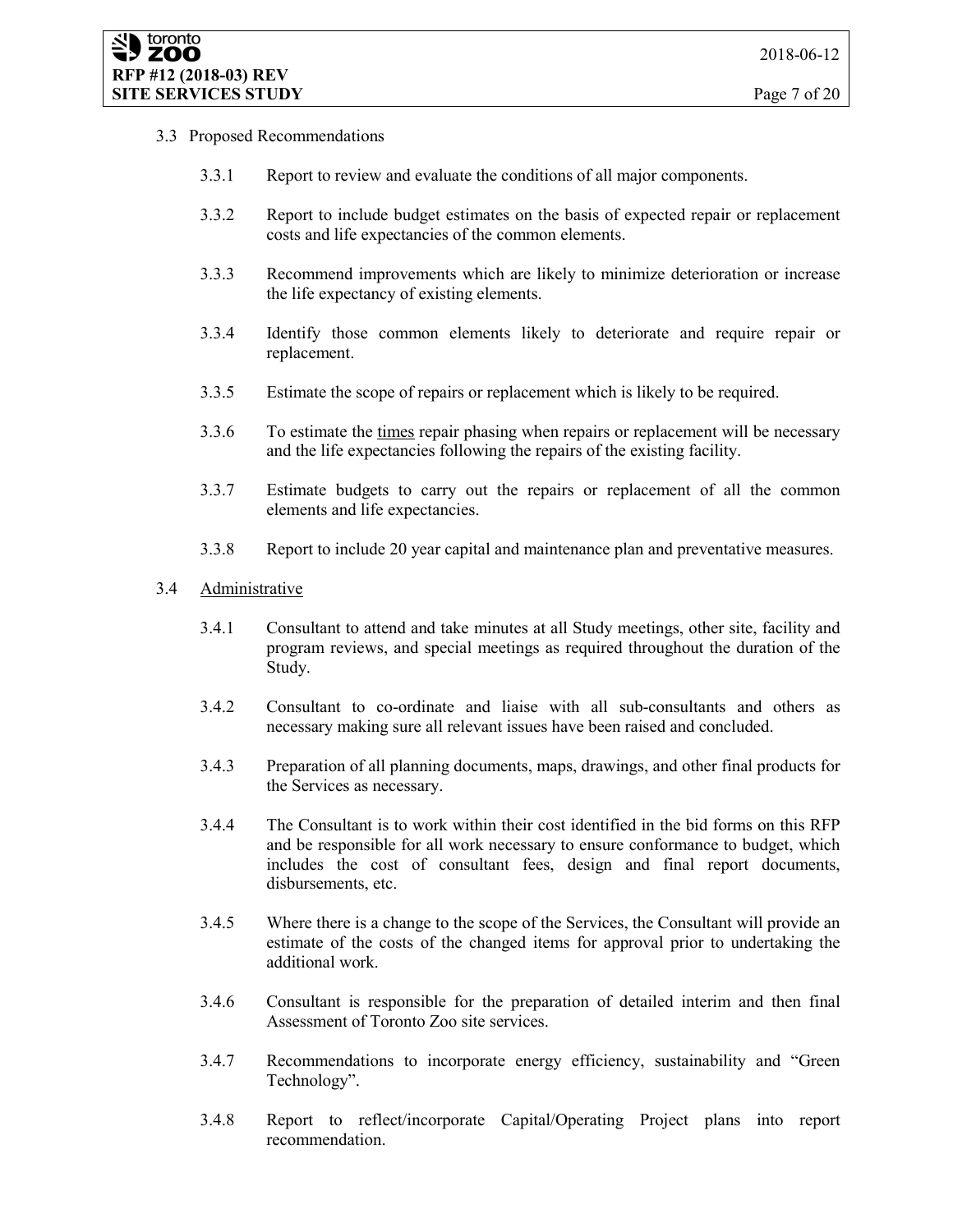- 3.4.9 Audit Report to include an Executive Summary complete with a tabular financial summary, and separate detailed sections for each system.
- 3.4.10 Provide five (5) copies of the report in draft for review and comment by the Toronto Zoo.
- 3.4.11 Provide five (5) copies of the final report to the Toronto Zoo. One original copy will be in a 3-ring binder, while the other four are to be bound and one (1) electronic copy (Microsoft Word or PDF) on a CD or flash drive.
- 3.4.12 Direct assistance and liaison of Consultant with Zoo Facilities & Services staff. The Consultant will liaise with Zoo staff throughout the Audit regarding Audit methodology, site access, and to review and finalize the Audit reports and recommendations.
- 3.4.13 Consultant to prepare an inspection plan and schedule for each location and submit to the Zoo for approval prior to commencing the site investigation work.

### **4.0 INSURANCE, INDEMNIFICATION AND POLICIES**

- 4.1 Professional liability insurance in the amount of \$1,000,000 (per claim) and \$2,000,000 general liability insurance in respect of injury or death to a single person or for property damage in a manner satisfactory to the General Manager must be maintained through the Project and included in the Fee Proposal.
- 4.2 The Consultant hereby agrees that the Consultant will keep harmless and fully indemnify the Board, the City of Toronto, the Toronto and Region Conservation Authority, their employees, officers and agents against all actions and claims against all loss, liability, judgments, costs, demands or expenses which they or any of them may sustain as a result of the negligent or intentional acts or omissions of the Consultant, its agents, servants, employees or subconsultants or any of them, in the performance of the Services, save and except and only to the extent that any such loss, liability, judgments, costs, demands or expenses are caused by the Board or those for whom at law it is responsible.
- 4.3 All insurance policies shall be endorsed to provide a minimum advance written notice of not less than thirty (30) days, in the event of cancellation, termination or reduction in coverage or limits, such notice to be made to the Chief Operating Officer.
- 4.4 The Consultant shall, as applicable, conform to and enforce strict compliance with the Occupational Health and Safety Act and for purposes of the Act be designated as the "constructor" for the Service.
- 4.5 The Consultant must adhere to all relevant Zoo policies, including, but not limited to, the Contractor Safety Policy, Working in the Vicinity of Animal Containments Policy and the Vehicles on Site Policy, copies of which the Chief Operating Officer, Toronto Zoo, shall supply to the Consultant.

### **5.0 PROPONENT SUBMISSION REQUIREMENTS**

5.1 Title page showing request for Proposal Proponent's name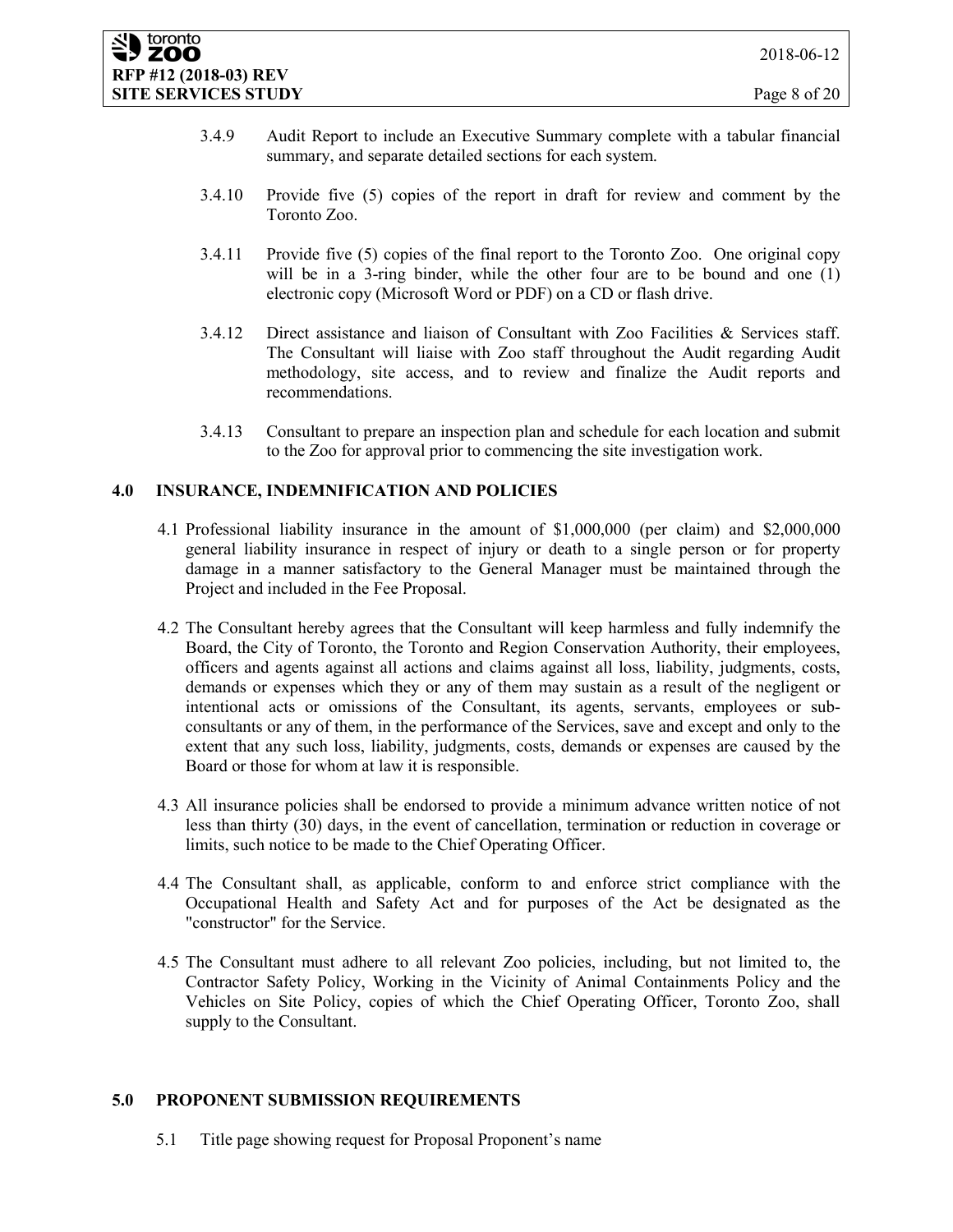- 5.2 Duly executed proposal form
- 5.3 Indicate the individual or incorporated name of the Proponent (i.e. the prime Consultant); address(es); telephone and fax number(s); and name of key contact person(s).
- 5.4 The Proponent must provide names and company information for all Sub-consultants required by Consultant.
- 5.5 State the scope and limits of responsibility of the Consultant and Sub-consultants named in the team. Retention of all specialized sub-consultants (e.g. architectural engineering, alternative/ green energy, quantity surveyor, etc.) necessary to complete all design stages and construction of the project is the responsibility of the Consultant.
- 5.6 Provide a schedule or chart of the proposed tasks, hours and the hourly rates for each person associated with this project.
- 5.7 The Proponent must confirm compliance with the Insurance and Indemnification provisions identified in Section 4.0.
- 5.8 Clearly indicate how project design and construction will be managed to conform to assigned project budgets, sub-consultants needed, construction timing, etc., if necessary.
- 5.9 Clearly articulate key personnel to be involved with the project and their responsibilities. Indicate the qualifications and experience (beyond a general resume), that each member will bring to the team and include a breakdown on the number of hours each will devote to the Project and their hourly billing rate. Indicate the total extent of availability of all team members throughout entire project period.
- 5.10 Provide the name, location, client reference and brief description of not more than five (5) similar projects under the direct responsibility of the persons or team named above.
- 5.11 Guarantee project start immediately following successful confirmation of award of project, and work to implementation and completion schedule.

The Proponent should submit a Submission in a particular submittal format, to reduce paper, encourage our recycled product expectations, and reduce package bulk. Bulk from binders and large packages are unwanted. Vinyl plastic products are unwanted.

Please do not use any plastic or vinyl binders or folders. The Toronto Zoo prefers simple, stapled paper copies. If a binder or folder is essential due to the size of your Proposal, they should be fully 100% recycled stock.

The Toronto Zoo seeks and prefers submissions on 100% Post Consumer Fibre (PCF) paper, consistent with the Toronto Zoo's environmental practices. All copies of all pages of the Proposal should be printed in duplex (i.e. on both sides of the pages) where possible.

### **6.0 PROPONENT FEE PROPOSAL**

- 6.1 On the Fee Proposal Form (Appendix I), provide an upset fee limit for the Site Services Study, inclusive of disbursements, plus GST broken out for each Project phase, as follows:
	- Site Inspection / Assessment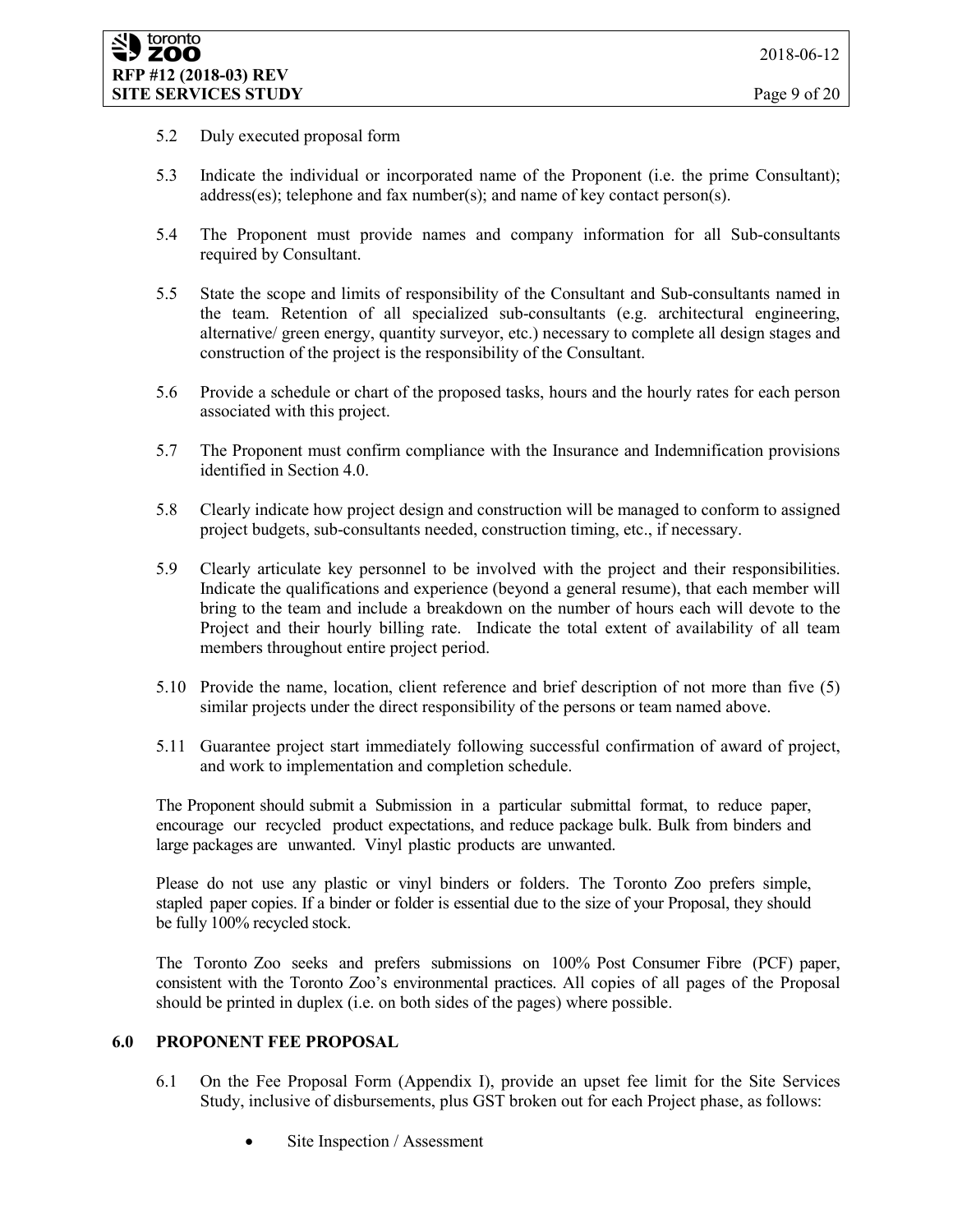- Interim Report;
- Final Report;
- Disbursement Allowance.
- HST.

All Consultant and Sub-consultants costs for research, surveys, drawings, specifications, models, renderings and photographic and similar costs to be the responsibility of the Consultant, identified and included as part of the fees in the Fee Proposal.

- 6.2 Provide hourly rates for other services which may be requested during completion of the assessment.
- 6.3 An upset limit for disbursements is required, including, but not limited to, reproduction, postage, courier, fax machine, long-distance telephone calls; printing of drawings and specifications, photographic production, approved Consultant travel, as required. Photocopies of receipts must be provided for disbursements.
- 6.4 Soil and topographical surveys, environmental testing, permits and application fees are not to be included in the Fee Proposal and will be reimbursed separately if required and approved in advance. Consultant to arrange these if required, as part of their work for the project.
- 6.5 A 10% holdback will apply to all fees, not including disbursements, to be released after 45 days following completion of work.
- 6.6 Proposal prices shall remain in effect for a period of ninety (90) days from the proposal due date of **Thursday, 2018-07-05**.
- 6.7 The Proponent shall bear all costs and expenses with respect to the preparation and submission of its Proposal and the bidder participation in the proposal process (the "Proposal Costs"), including but not limited to: site visits and inspections, all information gathering processes, interviews, preparing responses to questions or requests for clarification from the Board, preparation of questions for the Board, and contract discussions and negotiations.
- 6.8 The Zoo shall not be responsible for or liable to pay any Proposal Costs of any bidder regardless of the conduct or outcome of the Proposal Request, Purchase Order, or Contract process.
- 6.9 Provide **four (4)** copies of your proposal**, one (1)** unbound signed and clearly marked as ORIGINAL and **three (3**) copies of the original proposal clearly marked as COPY and **one (1)** electronic copy (Microsoft Word or PDF) on a CD or flash drive in a sealed package or envelope. The original and all copies should be identical (excluding any obvious differences in labeling as noted above). Proposal to be delivered to the office of Purchasing  $\&$  Supply, Toronto Zoo, Administrative Support Centre, 361A Old Finch Ave., Toronto, Ontario, M1B 5K7 by **1200 hours (noon) on Thursday, 2018-07-05**.

## **7.0 PROPOSAL EVALUATION AND SELECTION**

- 7.1 The Proponent is urged to ensure that its Proposal is submitted in the most favourable terms in order to reflect the best possible potential, since less than best potential could result in exclusion of the Proposal from further consideration.
- 7.2 The Agreement will not be awarded to the Proposal with the lowest cost, but rather, award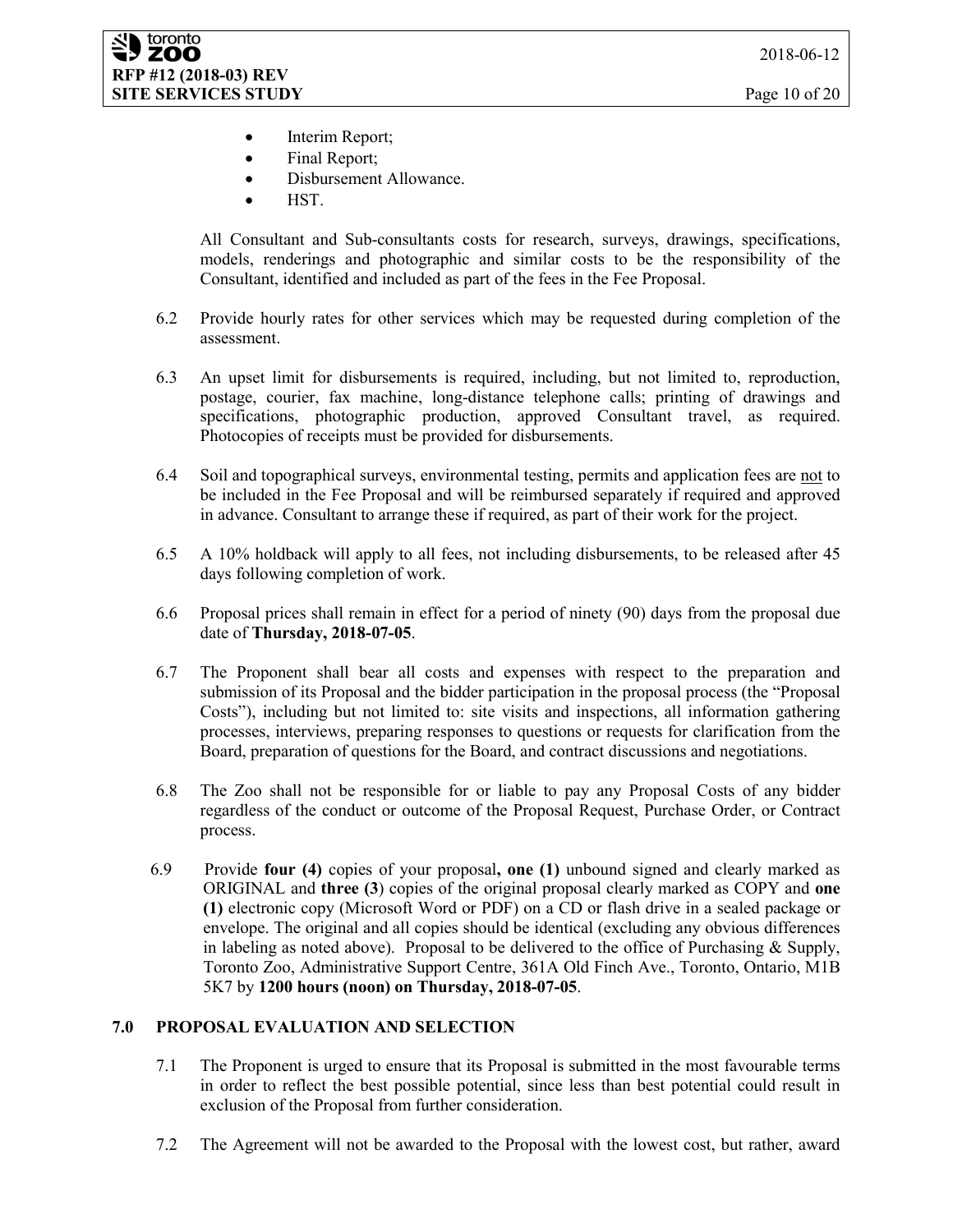shall be based on an evaluation of the Consulting team's expertise, prior project experience, proposed methodology, and price. Additionally, the Zoo may accept or reject any part of the Proponent's bid.

- 7.3 An Evaluation Team comprised of representatives designated by the Zoo will evaluate responses to the RFP.
- 7.4 There are three steps to the pre-defined evaluation process:

Step 1 – Initial Review of Responses Step 2 – Evaluation of Submitted Proposals Step 3 – Evaluation of Presentations

7.5 Step 1 – Initial Review of Responses

The Zoo will open only those Proposals received by the Proposal Deadline and time specified within this RFP. Immediately upon opening, the Zoo will review each Proposal for compliance with the instructions and conditions applicable to this RFP. The Zoo, at its option, may seek Proponent retraction and clarification of any discrepancy/contradiction found during its review of Proposals.

- 7.6 Step 2 Evaluation of Submitted Proposals
	- 7.6.1 The Evaluation Team will evaluate each submitted Proposal, that has passed through Step 1, on criteria that will include, but not necessarily be limited to, the following:

| <b>Evaluation Criteria</b>                       | <b>Points</b> |
|--------------------------------------------------|---------------|
| Depth and breadth of the Project team's relevant | 25            |
| qualifications and experience with similar scale |               |
| and type of assessments                          |               |
| Depth and breadth of the project team Lead's     | 20            |
| relevant qualifications and experience           |               |
| Commitment to complete work according to         | 10            |
| schedule of events in section 8.0 within the RFP |               |
| Availability of team members during entire site  | 10            |
| services study                                   |               |
| Understanding of project scope of work           | 10            |
| Details on the general approach and methodology  | 10            |
| that proponent would take in performing the      |               |
| services outlined within the RFP                 |               |
| Fee Proposal                                     | 15            |

- 7.6.2 The Zoo may, at its discretion, eliminate a Proposal from further consideration if it deems the overall cost to be prohibitive.
- 7.6.3 A short-list of suitable Proponents may be established who may be invited to Step 3 to provide presentations related to their Proposal.
- 7.7 Step 3 Evaluation of Presentations (If Required)
	- 7.7.1 Invited Proponent(s) shall provide presentations in support of their Proposals or to demonstrate or otherwise expand on the information contained therein.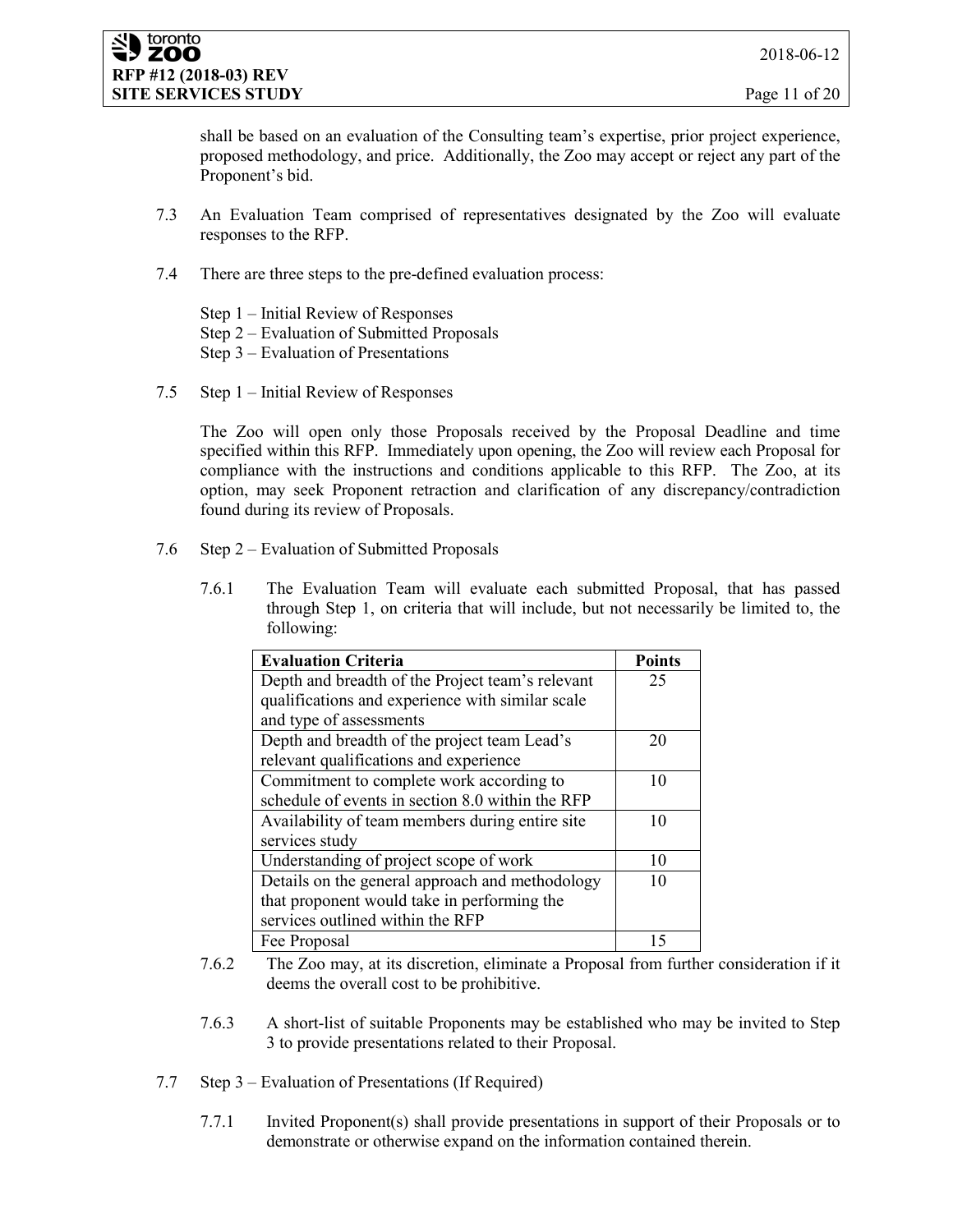- 7.7.2 The Proponent(s) shall ensure that the presentation is made by well versed staff with the authority to make decisions and commitments on behalf of the Proponent.
- 7.7.3 Any and all costs incurred by the Proponent in order to prepare for and attend the presentation and/or demonstration including transportation, food, lodging, etc. shall be borne entirely by the Proponent.
- 7.8 The final score is then calculated as illustrated in the following table:

| <b>Evaluation</b>                                  | <b>Score</b>             |  |
|----------------------------------------------------|--------------------------|--|
| Step 1 – Initial Review of Submitted Proposals     | Prerequisite             |  |
| Step 2 – Evaluation of Submitted Proposals         | Maximum 100              |  |
| Step 3 – Evaluation of Presentations (If Required) | (Maximum 50 If Required) |  |
|                                                    |                          |  |
| <b>Total maximum score excluding Presentation</b>  | 100                      |  |
| <b>Total maximum score including Presentation</b>  | 150                      |  |

- 7.9 By responding to this Proposal, the Proponent agrees to accept the recommendation of the Evaluation Team as final.
- 7.10 All Proposals shall be submitted by the Proponent on the understanding that the Proposals shall become the property of the Zoo.

### **8.0 SCHEDULE OF EVENTS**

The following is a tentative schedule for the Site Services Study process. The final schedule will be developed jointly with the successful proponent in the first week of project execution:

| <b>Pre-Award</b>                         |                    |  |  |
|------------------------------------------|--------------------|--|--|
| Release of RFP                           | 2018-06-11         |  |  |
| Proponents' Question Deadline            | 2018-06-28         |  |  |
| <b>Submission Due</b>                    | 2018-07-05         |  |  |
| Interviews, if necessary                 | Week of 2018-07-09 |  |  |
| Notification of Award By the Toronto Zoo | 2018-07-16         |  |  |
| Post-Award                               |                    |  |  |
| Commencement of Work                     | 2018-07-23         |  |  |
| Interim Report $(a)$ 50% Due             | 2018-09-28         |  |  |
| Draft Final Report Due                   | 2018-10-26         |  |  |
| Final Report Due                         | 2018-11-09         |  |  |

The RFP process and project will be governed according to the above schedule or other schedule provided by the Consultant and approved by the COO of the Toronto Zoo. Although every attempt will be made to meet all dates listed, the Toronto Zoo reserves the right to modify any or all dates at its sole discretion. Appropriate notice of change will be provided, in writing, as soon as is feasible so that each Proponent will be given the same non-preferential treatment.

### **9.0 PROPOSAL TERMS AND PROVISIONS**

The successful Proponent shall be retained through a contractual agreement and/or a purchase order, which includes the terms and conditions of this Request for Proposal.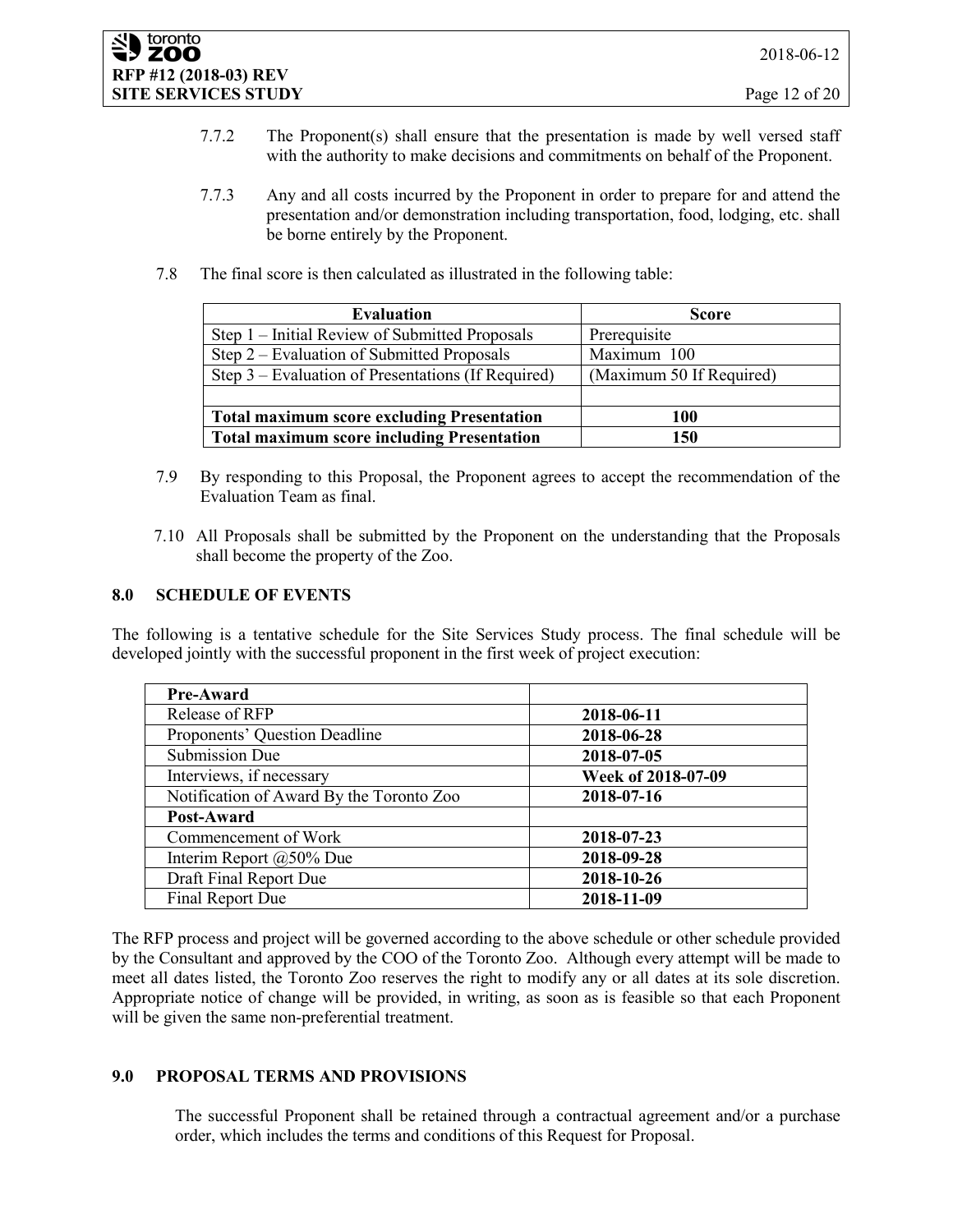### 9.1 **Consultant's Liability and Indemnity**

The Consultant will from time to time at all times hereafter well and truly save, defend and keep harmless and fully indemnify the Board, the City of Toronto, and the Toronto and Region Conservation Authority and each of their officers, employees and agents (hereinafter called the "Toronto Indemnities") of, from and against all manner of action, suits, claims, executions and demands which may be brought against or made upon the Toronto Indemnities or any of them and of, from and against all loss, costs, charges, damages, liens and expenses which may be sustained, incurred or paid by the Toronto Indemnities, their officers, employees and agents or any of them by reason of or on account of or in consequence of the execution of this agreement or provision of the business or any other work or matter to be carried out or performed by the Proponent with respect to the Request for Proposal or any agreement that may result from the request for proposal process, and/or the non-execution or imperfect or improper execution thereof and will pay to the Toronto Indemnities on demand any loss, costs, damages and expenses which may be sustained, incurred or paid by the Toronto Indemnities or any of them in consequence of any such action, suit, claim, lien, execution or demand and any monies paid or payable by the Toronto Indemnities or any of them in settlement or discharge on account thereof.

The Consultant shall be responsible for any and all damages, or claims for damages for injuries or accidents done or caused by his or her employees, or resulting from the prosecution of the Work, or any of their operations, or caused by reason of the existence of location or condition of the works, or of any materials, plant or machinery used thereon or therein, or which may happen by reason thereof, or arising from any failure, neglect or omission on their part, or on the part of any of their employees to do or perform any or all of the several acts or things required to be done by him or them under and by these General Conditions, and covenants and agrees to hold the Board, the Toronto and Region Conservation Authority and the City of Toronto, their officers, agents, employees, Consultants and invitees harmless and indemnified for all such damages and claims for damage; and in case of the Consultant's failure, neglect or omission to observe and perform faithfully and strictly, all the provisions of the Work, the COO may, either with or without notice (except where in these Contract Requirements, notice is specially provided for, and then upon giving the notice therein provided for), take such steps, procure such material, plant trucks and men, and do such work or things as he/she may deem advisable toward carrying out and enforcing the same and any such action by the COO as he is herein empowered to take, shall not in any way relieve the Consultant or his/her surety from any liability under the Contract.

### 9.2 **Incurred costs**

The Proponent shall bear all costs and expenses with respect to the preparation and submission of its Proposal and the Proponent's participation in the proposal process (the "Proposal Costs"), including but not limited to: all information gathering processes, interviews, preparing responses to questions or requests for clarification from the Board and contract discussions and negotiations.

The Toronto Zoo shall not be responsible for or liable to pay any Proposal Costs of any Proponent regardless of the conduct or outcome of the Proposal Request, Purchase Order process, or Contract process.

### 9.3 **Negotiations with Proponents**

After the selection of the successful Proponent(s), if any, the Toronto Zoo may finalize the terms and conditions of the Agreement with the Proponent(s) and,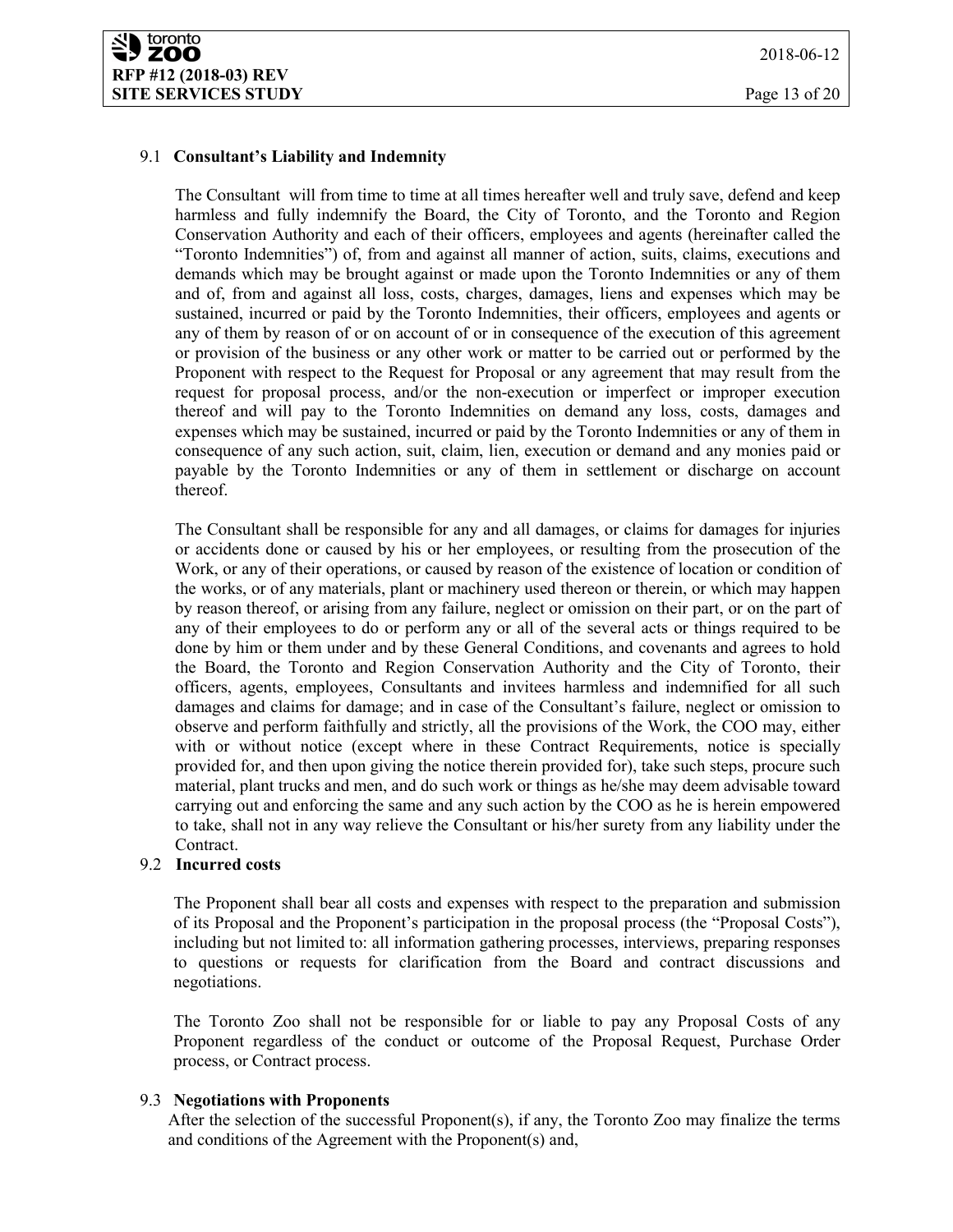#### toronto **ZOO RFP #12 (2018-03) REV SITE SERVICES STUDY** Page 14 of 20

- a) prior to making the award, Toronto Zoo shall have the option of entering into an agreement, on terms satisfactory to Toronto Zoo, as an interim measure;
- b) may, in its sole discretion, negotiate changes, amendments, or modifications to the Proponent's Proposal or to the Preferred Terms;
- c) based on the different Toronto Zoo requirements and the various Proponent's Proposals received, negotiations with multiple Proponents may be undertaken in accordance with this Section 9.3 Negotiations with Proponents;
- d) the entering into negotiations with a Proponent does not give rise to any obligation on the part of the Toronto Zoo to enter into negotiations with any other Proponent or Proponents; and
- e) the commencement or continuation of negotiations does not create any contractual obligation between the Toronto Zoo and any Proponent who may attend or participate in such negotiations.

The RFP does not constitute an offer or tender by the Toronto Zoo. Receipt of Proposals by the Toronto Zoo pursuant to this RFP or selection or notification confers no rights under any Proposal nor obligates the Toronto Zoo in any manner whatsoever

### 9.4 **Award**

The Toronto Zoo reserves the right to award all or any part of the work set out in this RFP or to accept all or part of a Proposal that provides the best overall value to the Toronto Zoo, in accordance with the terms, conditions, and Mandatory and General Requirements in this RFP.

Toronto Zoo reserves the right to reject any or all Proposals. In addition, the Toronto Zoo is not obligated to award an Agreement to any Proponent, even if one or any of the Proponents are evaluated as qualified. Without limiting the generality of the above, the Toronto Zoo will not be obligated to award an Agreement if:

- a) in the sole discretion of the Toronto Zoo, they determine that it would be in the Toronto Zoo's best interest not to award an Agreement;
- b) only one Proponent bids;
- c) the successful Proponent fails to enter into an Agreement in accordance with ARTICLE 9 TERMS AND CONDITIONS;
- d) the Proponent fails to obtain any of the permits, licenses, consults, or authorizations required pursuant to this RFP.

### 9.5 **Liability of Errors**

While the Toronto Zoo has used considerable efforts to ensure an accurate representation of information in this Request for Proposal, the information contained in this Request for Proposal is supplied solely as a guideline for Proponents. The information is not guaranteed or warranted to be accurate by the Toronto Zoo, nor is it necessarily comprehensive or exhaustive. Nothing in this Request for Proposal is intended to relieve Proponents from forming their own opinions and conclusions with respect to the matters addressed in this Request for Proposal.

### 9.6 **Toronto Zoo Rights and Options Reserved:**

The Toronto Zoo reserves the right to award the contract to any proponent who will best serve the interest of the Toronto Zoo. The Toronto Zoo reserves the right, in its sole discretion, to exercise the following rights and options with respect to the proposal submission, evaluation and selection process under this RFP: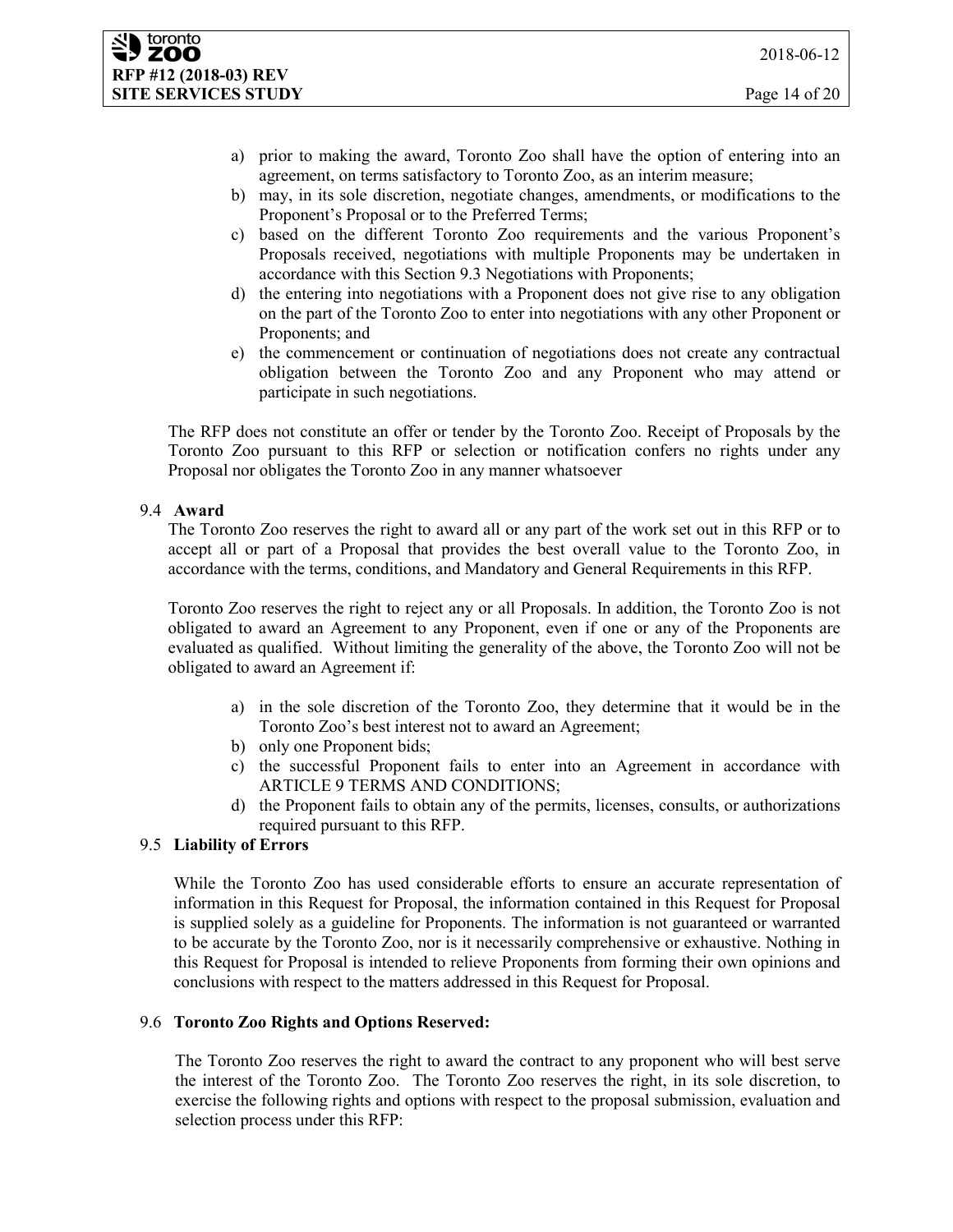- (a) To reject any or all proposals.
- (b) To re-issue this RFP at any time prior to award of work.
- (c) To cancel this RFP with or without issuing another RFP.
- (d) To supplement, amend, substitute or otherwise modify this RFP at any time prior to the selection of one or more proponents for negotiation.
- (e) To accept or reject any or all of the items in any proposal and award the work in whole or in part.
- (f) To waive any informality, defect, non-responsiveness and/or deviation from this RFP and its requirements.
- (g) To permit or reject at the Toronto Zoo's sole discretion, amendments (including information inadvertently omitted), modifications, alterations and/or corrections of proposals by some or all of the proponents following proposal submission.
- (h) To request that some or all of the proponents modify proposals based upon the Toronto Zoo's review and evaluation.
- (i) To request additional or clarifying information or more detailed information from any Proponent at any time, before or after proposal submission, including information inadvertently omitted by the proponent.

### 9.7 **Cancellation**

Nothing herein shall be construed as giving the Proponent the right to perform the services contemplated under this agreement beyond the time when such services become unsatisfactory to the Toronto Zoo; and in the event that the Proponent shall be discharged before all the services contemplated hereunder have been completed or the services are for any reason terminated, stopped or discontinued because of the inability of the Proponent to serve under this agreement, the Proponent shall be paid only for the portion of the work which shall have been satisfactorily completed at the time of termination.

#### 9.8 **Ownership and Confidentiality of Board-Provided Data**

All correspondence, documentation and information provided by the Toronto Zoo staff to any bidder or prospective Bidder in connection with, or arising out of this RFP, the services or acceptance of the RFP:

- 9.8.1 is and shall remain the property of the Board;
- 9.8.2 must be treated by Proponents and Prospective Proponents as confidential;
- 9.8.3 must not be used for any purpose other than for replying to this RFP, and for fulfillment of any related subsequent agreement.

### 9.9 **Copyright:**

The final product and related materials from the work is to be for the exclusive use of the Toronto Zoo. The Toronto Zoo shall be the only and sole owner of the product and related materials for the sole and unfettered use by the Toronto Zoo. Upon payment of the said product and related materials by the Toronto Zoo, the successful bidder shall have no hold, proprietary claim, ownership, use of any kind, intellectual or otherwise nor shall there be any restrictions placed on the final product and related products by the successful bidder. By submitting a Proposal in this response to this RFP, the Bidder shall thereby acknowledges and agrees that the Toronto Zoo has exclusive ownership and sole and unfettered use of this final product and related products.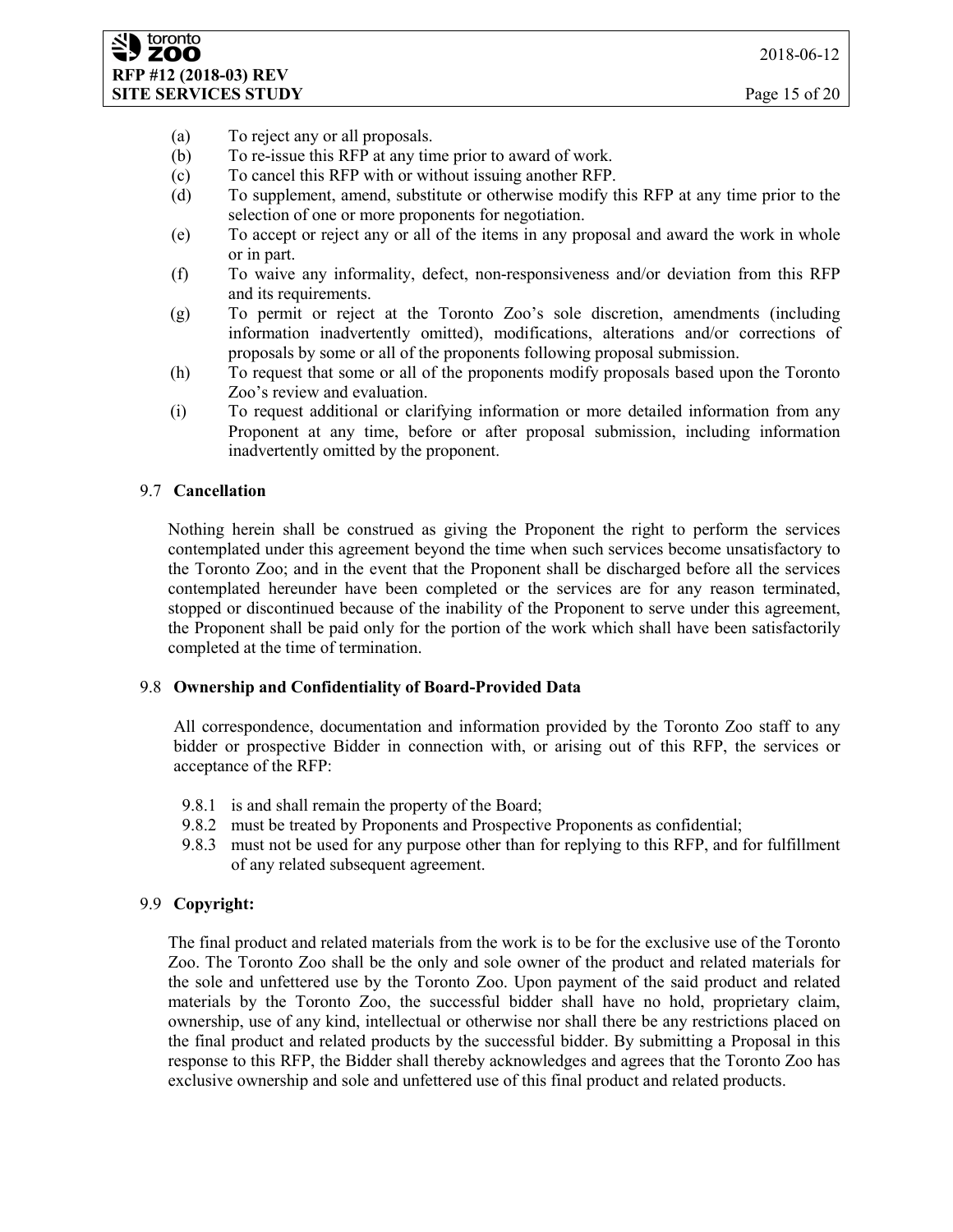### 9.10 **Ownership and Disclosure of Proposal Documentation**

The documentation composing any Proposal submitted in response to this RFP, along with all correspondence, documentation and information provided to the Toronto Zoo by any Bidder in connection with, or arising of this RFP, once received by the Toronto Zoo:

- 9.10.1 Shall become property of the Toronto Zoo and may be appended to purchase order issued to the successful Bidder;
- 9.10.2 Shall be come subject to the Municipal *Freedom of Information and Protection of Privacy Act ("MFIPPA") and may be released pursuant to that Act*

Because of *MFIPPA*, prospective Bidders are advised to identify in their Proposal material any scientific, technical, commercial, proprietary or similar confidential information, the disclosure of which could cause them injury.

Each Bidder's name shall be made public. Proposals will be made available to member of the Board on a confidential basis and may be released to members of the public pursuant to *MFIPPA.*

#### 9.11 **Conflict of Interest Statement**

In its Proposal, the Proponent must disclose to the Toronto Zoo any potential conflict of interest that might comprise the performance of the Work. If such a conflict of interest does exist, the Toronto Zoo may, at its discretion, refuse to consider the Proposal.

The Proponent must also disclose whether it is aware of any Toronto Zoo employee, member of board, agency or commission or employee thereof having a financial interest in the Proponent and the nature of that interest. If such an interest exists or arises during the evaluation process or the negotiation of the Agreement, the Toronto Zoo may, at its discretion, refuse to consider the Proposal or withhold the awarding of any agreement to the Proponent until the matter is resolved to the Toronto Zoo's sole satisfaction.

Proponents are cautioned that the acceptance of their Proposal may preclude them from participating as a Proponent in subsequent projects where a conflict of interest may arise. The Consultant(s) for this project may participate in subsequent/other Toronto Zoo projects provided the Consultant(s) has (have) satisfied pre-qualification requirement of the Toronto Zoo, if any and in the opinion of the Toronto Zoo, no conflict of interest would adversely affect the performance and successful completion of an Agreement by the Consultant(s).

If, during the Proposal evaluation process or the negotiation of the Agreement, the Proponent is retained by another client giving rise to potential conflict of interest, then the Proponent will so inform the Toronto Zoo. If the Toronto Zoo requests, then the Proponent will refuse the new assignment or will take steps as are necessary to remove the conflict of interest concerned.

### 9.12 **No Collusion**

A proponent shall not discuss or communicate, directly or indirectly, with any other Proponent or their agent or representative about the preparation of the Proposals, Each proponent shall attest by virtue of signing the Proposal Submission Form that its participation in the RFP process is conducted without any collusion or fraud. If the Toronto Zoo discovers there has been a breach of this requirement at any time, the Toronto Zoo reserves the right to disqualify the Proposal or terminate any ensuing Agreement.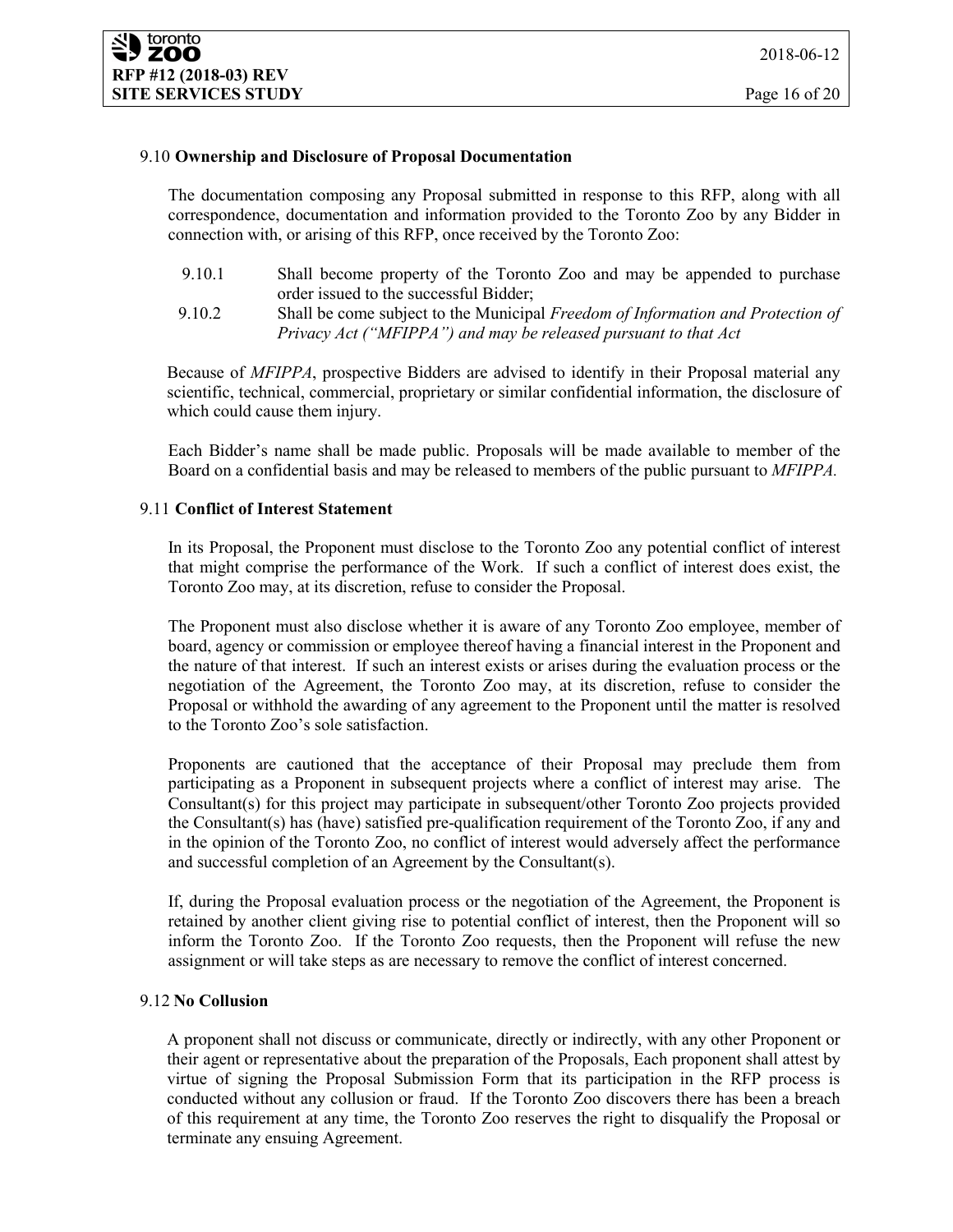### 9.13 **Governing Law**

This RFP and any quotation submitted in response to it and the process contemplated by this RFP including any ensuing Agreement shall be governed by the laws of the Province of Ontario. Any dispute arising out of this RFP or this RFP process will be determined by a court of competent jurisdiction in the Province of Ontario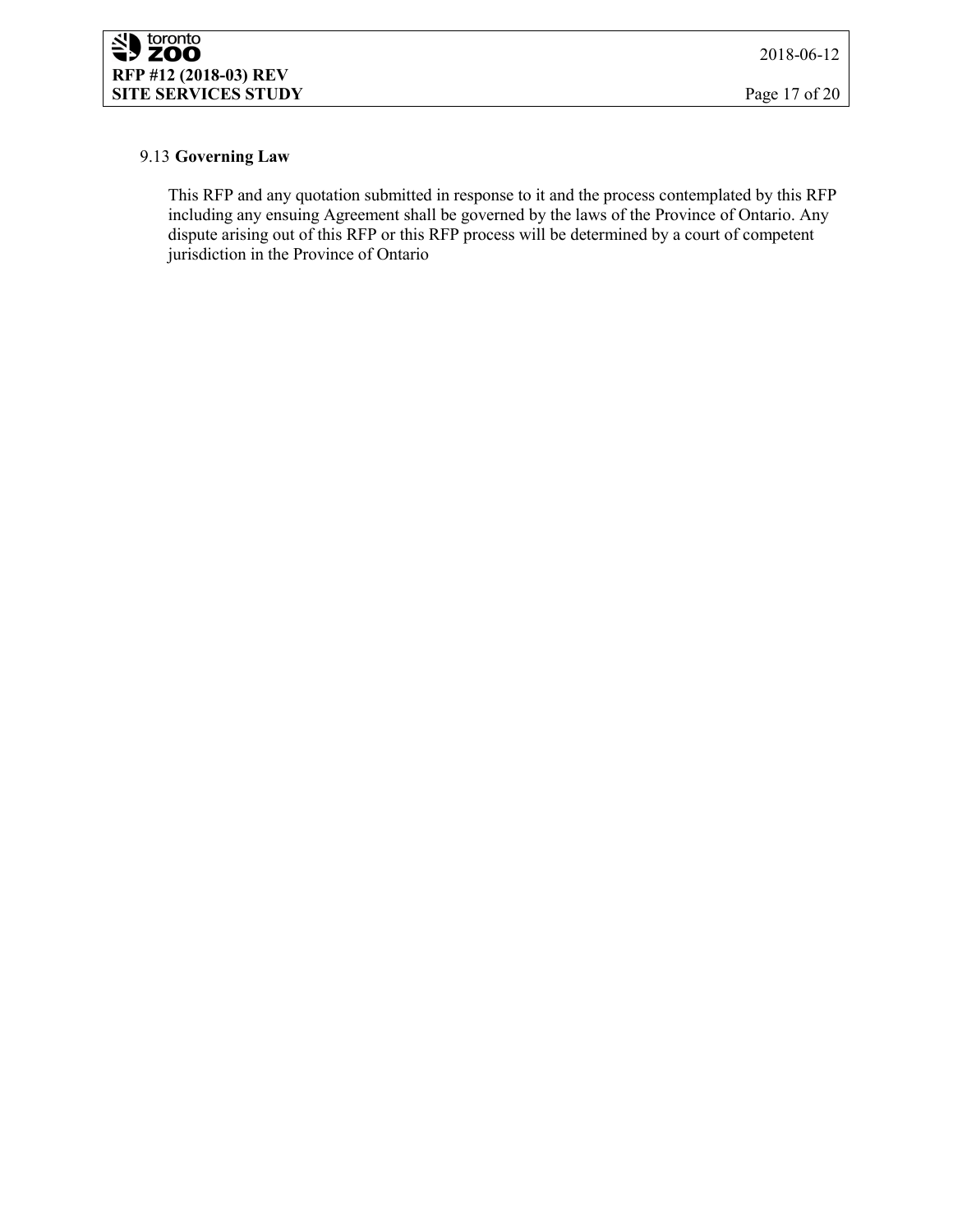### **10.0 PROPOSAL FORM**

The undersigned Proponent having reviewed and fully understood the RFP and all terms and requirements of the RFP and all terms and conditions of the RFP and information provided, hereby submits the attached Proposal and supporting materials ("the Proposal") in accordance.

I/We, hereby, have received, allowed for and included as part of our submission all issued Addendum numbered \_\_\_\_\_\_\_\_\_\_.

The Board of Management of the Toronto Zoo reserves the right to reject any or all Proposals or to accept any Proposal, should it deem such action to be in its interests.

By submitting a Proposal the Proponent agrees to all of the terms and conditions of this Request for Proposal.

By signing and submitting this proposal, you are agreeing to the release of your proposal information, as deemed necessary by the Board, in order to conduct business associated with this proposal or project.

| <b>COMPANY INFORMATION</b> |           |
|----------------------------|-----------|
| Company Name:              |           |
|                            |           |
| Name of authorized         |           |
| Signing Officer            | Title:    |
| Signature:                 | Date:     |
|                            |           |
| Contact Name:              | Title:    |
|                            |           |
| Address:                   |           |
| Telephone #:               | Fax #:    |
|                            |           |
| Email:                     | Web Site: |
|                            |           |
| HST#:                      |           |
|                            |           |

| <b>DISCOUNT</b>                                                                                 |  | <b>Discount</b> | <b>Days</b> |
|-------------------------------------------------------------------------------------------------|--|-----------------|-------------|
| Discount allowed for prompt payment and period within which invoice<br>must be paid to qualify. |  | $\%$            |             |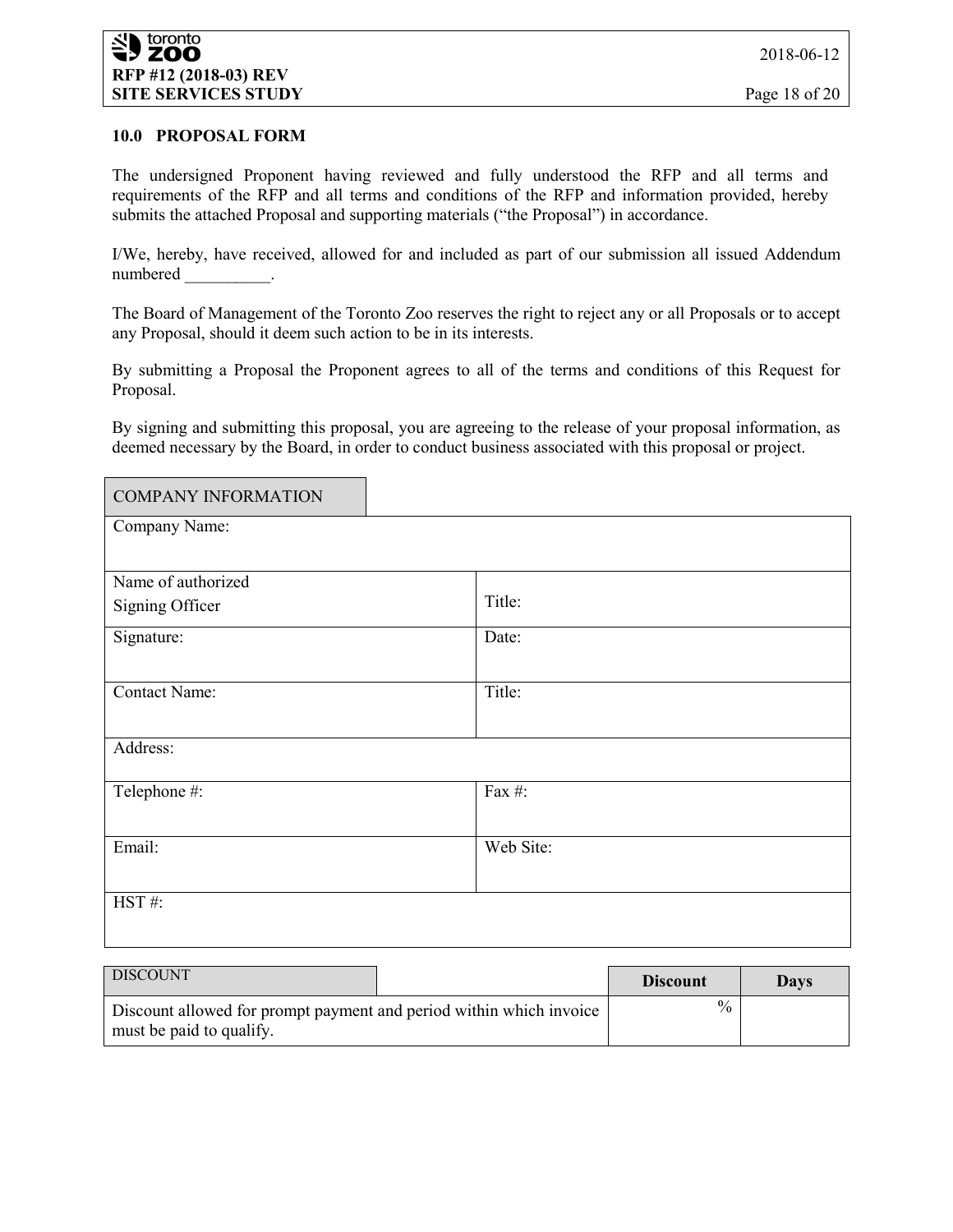2018-06-12

### **NOTICE OF NO BID**

### **INSTRUCTIONS:**

It is important to the Toronto Zoo to receive a reply from all invited bidders. If you are unable, or do not wish to submit a bid, please complete the following portions of this form. State your reason for not bidding by checking the applicable box(es) or by explaining briefly in the space provided. It is not necessary to return any other Request for Proposal/Quotation/Tender documents or forms. Please just return this completed form by fax or by mail prior to the official closing date. Purchasing and Supply Fax Number: (416) 392-6711 or closing date. Purchasing and Supply Fax Number: (416) 392-6711 or purchasing@torontozoo.ca.

| A Proposal/Quotation/Tender is not submitted for the following reason(s): |                                                                      |  |  |
|---------------------------------------------------------------------------|----------------------------------------------------------------------|--|--|
| Project/quantity too large.                                               | Project/quantity too small.                                          |  |  |
| We do not offer services or<br>commodities to these requirements          | Cannot meet delivery or completion<br>requirement                    |  |  |
| We do not offer this service or<br>commodity.                             | Agreements with other company do not<br>permit us to sell directly.  |  |  |
| Cannot handle due to present<br>commitments.                              | Licensing restrictions                                               |  |  |
| Unable to bid competitively.                                              | We do not wish to bid on this service or<br>commodity in the future. |  |  |
| Insufficient information to prepare<br>quote/proposal/tender              | Specifications are not sufficiently defined                          |  |  |
| We are unable to meet bonding or<br>insurance requirements.               |                                                                      |  |  |

Other reasons or additional comments (please explain):

| Company Name:          |  |
|------------------------|--|
|                        |  |
| Address                |  |
|                        |  |
| <b>Contact Person:</b> |  |
|                        |  |
| Signature of           |  |
|                        |  |
| Company                |  |
| Representative:        |  |
| Date:                  |  |
|                        |  |
| Phone Number:          |  |
|                        |  |
| Email address          |  |
|                        |  |
| Fax Number:            |  |
|                        |  |
|                        |  |